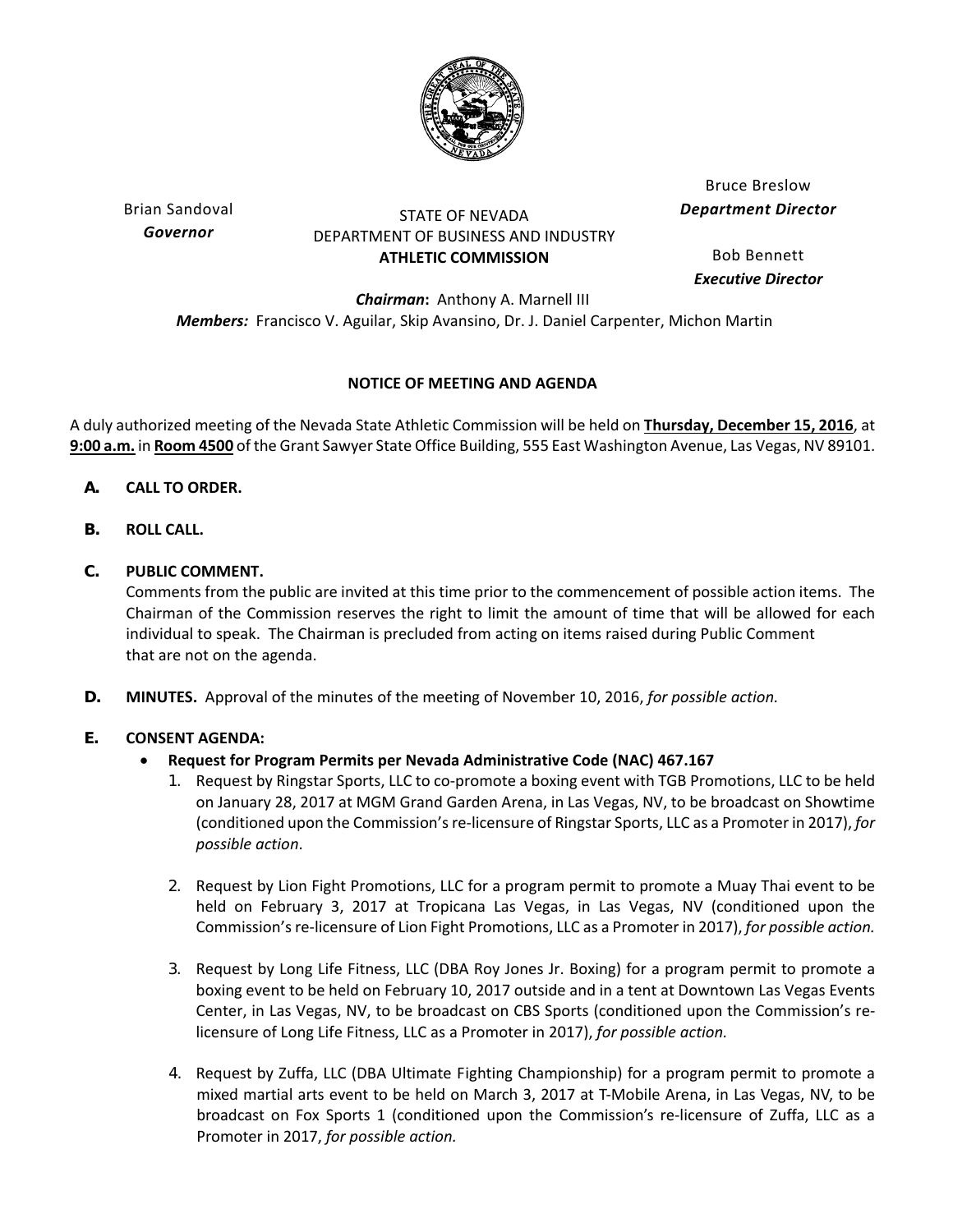- 5. Request by Zuffa, LLC (DBA Ultimate Fighting Championship) for a program permit to promote a mixed martial arts event to be held on March 4, 2017 at T‐Mobile Arena, in Las Vegas, NV, to be broadcast on Pay‐Per‐View (conditioned upon the Commission's re‐licensure of Zuffa, LLC as a Promoter in 2017), *for possible action.*
- 6. Request by Long Life Fitness, LLC (DBA Roy Jones Jr. Boxing) for a program permit to promote a boxing event to be held on March 11, 2017 outside and in a tent at Downtown Las Vegas Events Center, in Las Vegas, NV, to be broadcast on CBS Sports (conditioned upon the Commission's re‐ licensure of Long Life Fitness, LLC as a Promoter in 2017), *for possible action.*
- 7. Request by Long Life Fitness, LLC (DBA Roy Jones Jr. Boxing) for a program permit to promote a boxing event to be held on April 1, 2017 outside and in a tent at Downtown Las Vegas Events Center, in Las Vegas, NV, to be broadcast on CBS Sports (conditioned upon the Commission's re-licensure of Long Life Fitness, LLC as a Promoter in 2017), *for possible action.*
- 8. Request by Catalyst Marketing Solutions, LLC (DBA World Fighting Championships) for a program permit to promote an amateur MMA and amateur Muay Thai event, sanctioned by the USA Mixed Martial Arts Kick International Federation (UMMAF), to be held on February 11, 2017 at Eastside Cannery, in Las Vegas, NV (conditioned upon the Commission's re‐licensure of Catalyst Marketing Solutions, LLC as a Promoter in 2017), *for possible action.*
- 9. Request by Get Real Promotions, LLC for a program permit to promote an amateur mixed martial arts and amateur Muay Thai event, sanctioned by the International Sport Karate Association (ISKA), to be held on June 16, 2017, at Sam's Town Hotel and Gambling Hall, in Las Vegas, NV (conditioned upon the Commission'sre‐licensure of Get Real Promotions, LLC as a Promoterin 2017), *for possible action.*
- **Grant Applications per Nevada Revised Statute (NRS) 467.108**
	- 10. Request by Barry's Boxing Center for a grant pursuant to NRS 467.108 for travel to 2016 USA Boxing Junior Olympic National Championships, Dallas, TX on June 27 – July 2, 2016 for 1 boxer and 1 coach for rooms of \$753.78, car rental of \$404.76, fuel expense of \$63.68, and air travel of \$851.48, for a request total of \$2,073.70 (at \$1,036.85 per person) with a **reimbursement total of \$1,100.00 (at \$550.00 maximum per person)***, for possible action.*
	- 11. Request by Barry's Boxing Center for a grant pursuant to NRS 467.108 for fifty percent reimbursement of travel to 2016 USA Boxing Junior Olympic National Championships, Dallas, TX on June 27 – July 2, 2016 for 5 boxers and 4 coachesfor rooms of \$1,133.49, per diem of \$1,080.00, car rental of \$661.48, and airtravel of \$4,999.87, for a requesttotal of \$7,874.84 (at \$874.98 per person) with a **reimbursement total of \$3,937.42 (at \$437.49 per person)***, for possible action.*
	- 12. Request by Carson City Boxing Club for a grant pursuant to NRS 467.108 for travel to 2016 USA Boxing Junior Olympic National Championships, Dallas, TX on June 27 – July 2, 2016 for 1 boxer and 1 coach for rooms of \$266.76, per diem of \$160.00, and mileage of \$824.00 for a request total of \$1,250.76 (at \$625.38 per person) with a **reimbursement total of \$1,100.00 (at \$550.00 maximum per person)**, *for possible action*
	- 13. Request by Carson City Boxing Club for a grant pursuant to NRS 467.108 for travel to Sutter Club Boxing Show, Sacramento, CA on July 29, 2016 for 2 boxers and 2 coachesfor per diem of \$80.00 for a request and **reimbursement total of \$80.00 (at \$20.00 per person)***, for possible action.*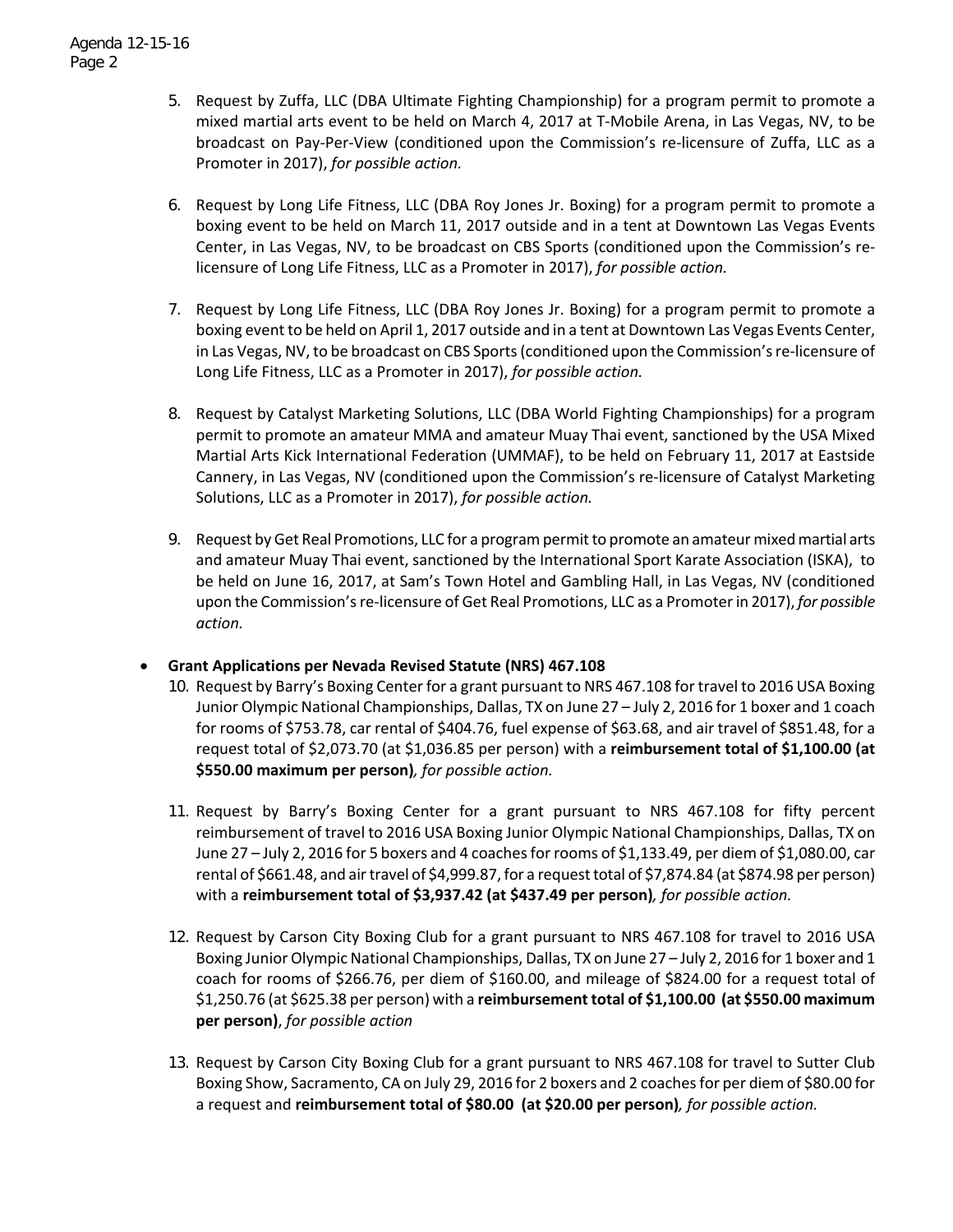- 14. Request by Carson City Boxing Club for a grant pursuant to NRS 467.108 for travel to Alpha Boxing Invitational, Meridian, ID on September 10, 2016 for 4 boxers and 2 coaches for rooms of \$102.59, and per diem of \$60.00 for a request and **reimbursement total of \$162.59 (at \$27.09 per person)***, for possible action.*
- 15. Request by Carson City Boxing Club for a grant pursuant to NRS 467.108 fortravelto Industry Boxing Championship 2, Las Vegas, NV on November 17‐18, 2016 for 1 boxer and 1 coach for rooms of \$232.94, and per diem of \$80.00 for a request and **reimbursementtotal of \$312.94 (at \$156.47 per person)***, for possible action.*
- 16. Request by Johnny Tocco's Amateur Boxing Club for a grant pursuant to NRS 467.108 for travel to 15th Annual Desert Showdown World Championships, Indio, CA on July 19‐23, 2016 for 2 boxers and 1 coach for rooms of \$444.09, and per diem of \$300.00 for a request and **reimbursement total of \$744.09 (at \$248.03 per person)***, for possible action.*
- 17. Request by Johnny Tocco's Amateur Boxing Club for a grant pursuant to NRS 467.108 for travel to Houston Open Ring Nationals, The Woodlands, TX on August 18‐21, 2016 for 2 boxers and 1 coach for rooms of \$426.12, per diem of \$240.00, and air travel of \$372.36 for a request and **reimbursement total of \$1,038.48 (at \$346.16 per person)***, for possible action.*
- 18. Request by Johnny Tocco's Amateur Boxing Club for a grant pursuant to NRS 467.108 for travel to Sugar Bert Boxing Title Belt National Qualifier, Columbus, GA on August 26‐28, 2016 for 1 boxer and 1 coach for rooms of \$248.16, per diem of \$120.00, and air travel of \$2,306.40 for a request total of \$2,674.56 (at \$1,337.28 per person) with a **reimbursementtotal of \$1,100.00 (at \$550.00 maximum per person)***, for possible action.*
- 19. Request by Juvenile Restoracion Club ABC for a grant pursuant to NRS 467.108 for travel to 2016 Ringside World Championships, Independence, MO on July 27‐30, 2016 for 1 boxer and 1 coach for rooms of \$445.24, per diem of \$160.00, and mileage of \$796.50 for a request total of \$1,401.74 (at \$700.87 per person) with a **reimbursement total of \$1,100.00 (at \$550.00 per person)***, for possible action.*
- 20. Request by KO Kings and Queens for a grant pursuant to NRS 467.108 for travel to 2016 USA Boxing Junior Olympic National Championships, Dallas, TX on June 27 – July 2, 2016 for 2 boxers and 1 coach forrooms of \$624.01, per diemof \$360.00, andmileage of \$611.23 for a request and **reimbursement total of \$1,595.24 (at \$531.74 per person)***, for possible action.*
- 21. Request by KO Kings and Queens for a grant pursuant to NRS 467.108 for travel to 15th Annual Desert Showdown World Championships, Indio, CA on July 19‐23, 2016 for 2 boxers and 1 coach for rooms of \$444.30, per diem of \$300.00, and mileage of \$146.87 for a request and **reimbursement total of \$891.17 (at \$297.05 per person)***, for possible action.*
- 22. Request by Las Vegas Elite Boxing for a grant pursuant to NRS 467.108 for travel to Battle Dome XII, Sacramento, CA on September 24, 2016 for 5 boxers and 1 coach for rooms of \$128.76, per diem of \$120.00, car rental of \$132.92, and fuel expense of \$185.24 for a request and **reimbursement total of \$566.92 (at \$94.48 per person)***, for possible action.*
- 23. Request by Mity Mites Boxing Club for a grant pursuant to NRS 467.108 for travel to 2016 USA Boxing Junior Olympic National Championships, Dallas, TX on June 27 – July 2, 2016 for 1 boxer and 1 coach for rooms of \$636.64, per diem of \$200.00, car rental of \$275.90, and fuel expense of \$19.50 for a request total of \$1,132.04 (at \$566.02 per person) with a **reimbursement total of \$1,100.00 (at \$550.00 maximum per person)***, for possible action.*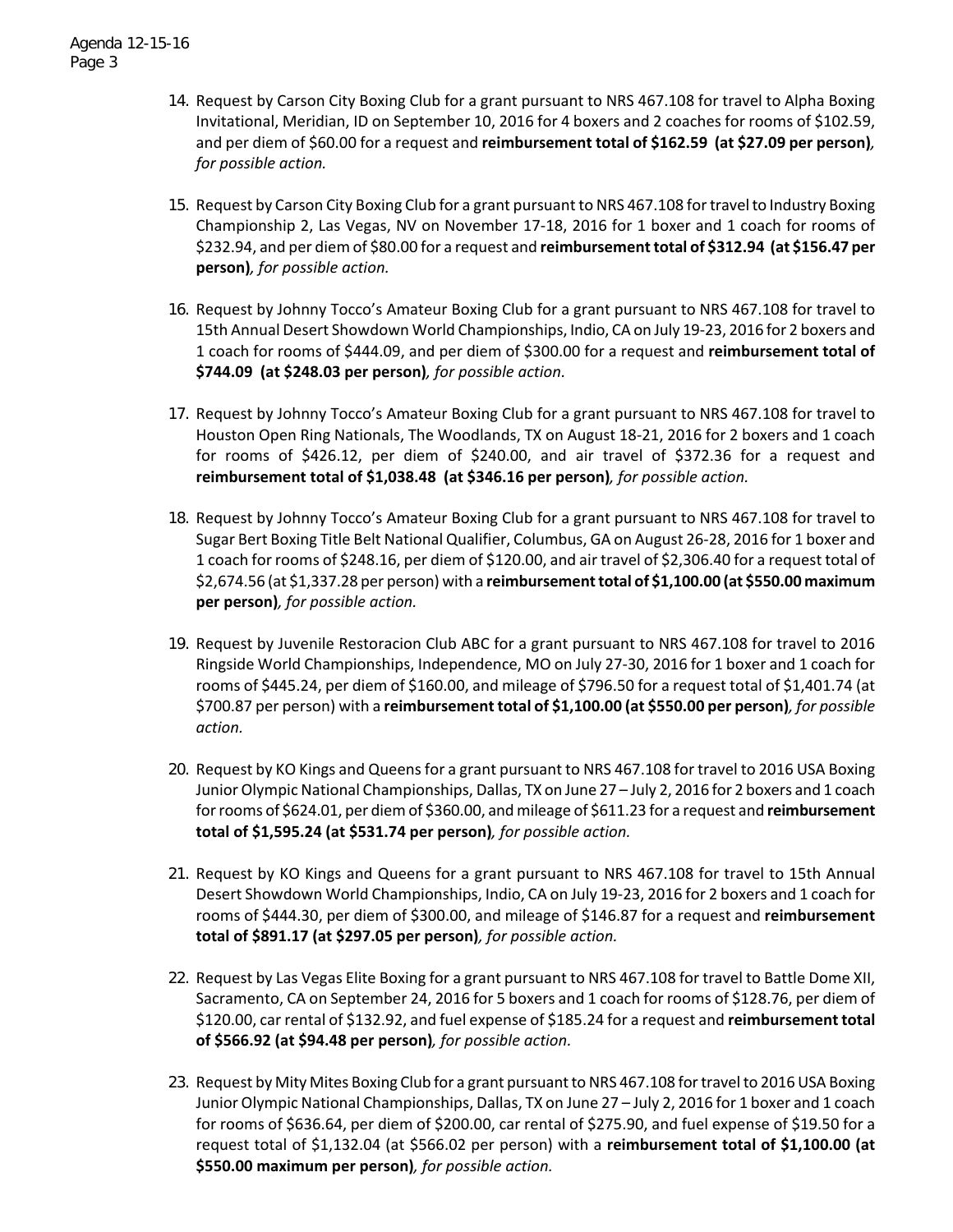- 24. Request by Mity Mites Boxing Club for a grant pursuant to NRS 467.108 for travel to Junior National Golden Gloves, Mesquite, NV on July 18‐23, 2016 for 3 boxers and 2 coaches for rooms of \$338.51, per diem of \$300.00, car rental of \$520.62, and fuel expense of \$121.35 for a request and **reimbursement total of \$1,280.48 (at \$256.09 per person)***, for possible action.*
- 25. Request by Mity Mites Boxing Club for a grant pursuant to NRS 467.108 for travel to Alpha Boxing Invitational, Meridian, ID on September 10, 2016 for 8 boxers and 2 coachesforrooms of \$70.20, per diem of \$150.00, car rental of \$291.24, and fuel expense of \$149.99 for a request and **reimbursement total of \$661.43 (at \$66.14 per person)***, for possible action.*
- 26. Request by North Las Vegas Center Ring Boxing for a grant pursuant to NRS 467.108 for travel to Southern California State Boxing Championships, Oxnard, CA on June 10‐12, 2016 for 2 boxers and 1 coach for rooms of \$259.71, and per diem of \$180.00 for a request and **reimbursement total of \$439.71 (at \$146.57 per person)***, for possible action.*
- 27. Request by North Las Vegas Center Ring Boxing for a grant pursuant to NRS 467.108 for travel to 42nd Annual National PAL Championships, Oxnard, CA on June 20‐25, 2016 for 4 boxers and 1 coach forrooms of \$1,433.73, per diem of \$600.00, and carrental of \$655.22, fuel expense of \$251.02 for a request total of \$2,939.97 (at \$587.99 per person) and **reimbursement total of \$2,750.00 (at \$550.00 maximum per person)***, for possible action.*
- 28. Request by North Las Vegas Center Ring Boxing for a grant pursuant to NRS 467.108 for travel to 2016 USA Boxing Junior Olympic National Championships, Dallas, TX on June 27 – July 2, 2016 for 3 boxers and 2 coaches for rooms of \$768.34, per diem of \$600.00, car rental of \$437.31, fuel expense of \$26.00, and air travel of \$1,686.00 for a request total of \$3,517.65 (at \$703.53 per person) with a **reimbursement total of \$2,750.00 (at \$550.00 maximum per person)***, for possible action.*
- 29. Request by North Las Vegas Center Ring Boxing for a grant pursuant to NRS 467.108 for travel to 2016 USA Boxing Junior Olympic National Championships, Dallas, TX on June 27 – July 2, 2016 for 2 boxers and 1 coach for rooms of \$47.80, per diem of \$360.00, and air travel of \$753.60 for a request and **reimbursement total of \$1,161.40 (at \$387.13 per person)***, for possible action.*
- 30. Request by North Las Vegas Center Ring Boxing for a grant pursuant to NRS 467.108 for travel to Junior National Golden Gloves, Mesquite, NV on July 18‐23, 2016 for 4 boxers and 2 coaches for rooms of \$738.10, and per diem of \$600.00 for a request and **reimbursement total of \$1,338.10 (at \$223.01 per person)***, for possible action.*
- 31. Request by North Las Vegas Center Ring Boxing for a grant pursuant to NRS 467.108 for travel to  $15<sup>th</sup>$ Annual Desert Showdown World Championships, Indio, CA on July 19‐23, 2016 for 11 boxers and 1 coach for rooms of \$2,100.00, per diem of \$1,200.00, car rental of \$913.22, and fuel expense of \$270.51 for a request and **reimbursement total of \$4,483.73 (at \$373.64 per person)***, for possible action.*
- 32. Request by North Las Vegas Center Ring Boxing for a grant pursuant to NRS 467.108 for travel to Washington County Fair Boxing Show, Hurricane, UT on August 12‐13, 2016 for 14 boxersforrooms of \$975.00, per diem of \$560.00, and carrental \$302.78, less \$600.00 fundsraised for a request and **reimbursement total of \$1,237.78 (at \$88.41 per person)***, for possible action.*
- 33. Request by Richard Steele Boxing Club for a grant pursuant to NRS 467.108 for travel to LA County Sheriff Three‐Day Green Belt Challenge, Whittier, CA on June 18, 2016 for 1 boxer and 1 coach for per diem of \$40.00 for a request and **reimbursementtotal of \$40.00 (at \$20.00 per person)**, *for possible action.*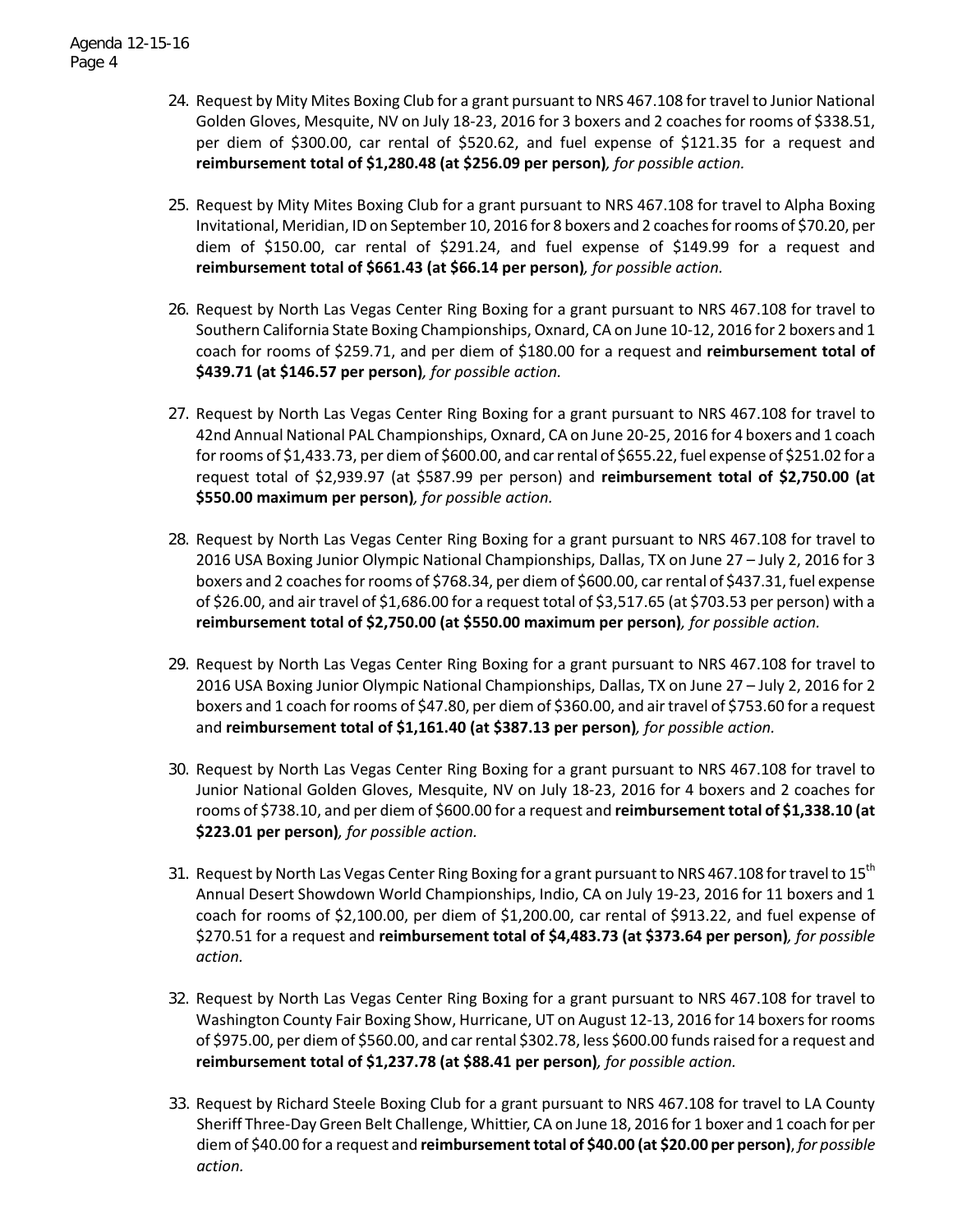- 34. Request by Richard Steele Boxing Club for a grant pursuant to NRS 467.108 for travel to 2016 USA Boxing Junior Olympic National Championships, Dallas, TX on June 27 – July 2, 2016 for 1 boxer and 1 coach for per diem of \$240.00, carrental of \$333.14, fuel expense of \$35.00, and airtravel \$494.40 for a request total of \$1,102.54 (at \$551.27 per person) with a **reimbursementtotal of \$1,100.00 (at \$550.00 maximum per person)***, for possible action.*
- 35. Request by Richard Steele Boxing Club for a grant pursuant to NRS 467.108 for travel to 2016 USA Boxing Junior Olympic National Championships, Dallas, TX on June 27 – July 2, 2016 for 2 boxers and 2 coaches for rooms of \$1,098.83, per diem of \$480.00, car rental of \$300.77, fuel expense of \$72.24, and air travel \$944.80 for a request total of \$2,896.64 (at \$724.16 per person) with a **reimbursement total of \$2,200.00 (at \$550.00 maximum per person)***, for possible action.*
- 36. Request by Richard Steele Boxing Club for a grant pursuant to NRS 467.108 for travel to Junior National Golden Gloves, Mesquite, NV on July 20‐23, 2016 for 2 boxers and 2 coaches for rooms of \$679.57, and per diem of \$320.00 for a request and **reimbursementtotal of \$999.57 (at \$249.89 per person)***, for possible action.*
- 37. Request by Richard Steele Boxing Club for a grant pursuant to NRS 467.108 for travel to Junior National Golden Gloves, Mesquite, NV on July 20‐23, 2016 for 1 boxer and 1 coach for rooms of \$113.73, and per diem of \$160.00 for a request and **reimbursementtotal of \$273.73 (at \$136.86 per person)***, for possible action.*
- 38. Request by Richard Steele Boxing Club for a grant pursuant to NRS 467.108 for travel to Beautiful Brawlers VI, Pacifica, CA on September 4, 2016 for 1 boxer and 1 coach for rooms of \$324.56, and per diem of \$40.00 for a request and **reimbursement total of \$364.56 (at \$182.28 per person)***, for possible action.*

## **Relicensing of officials for 2017**

39. Relicensing of ring officials for calendar year 2017, *for possible action*.

## **A. Boxing Referees**

- 1 Kenny Bayless 5 Benjamin Esteves 9 Jack Reiss
- 2 Robert Byrd 6 Russell Mora 10 Tony Weeks
- 3 Harvey Dock 7 Jay Nady
- 4 Victor Drakulich 8 Mark Nelson

### **B. Boxing Judges**

- 1 Kermit Bayless 9 Lisa Giampa 17 Herbert Santos, Sr.
- 
- 3 Guido Cavalleri 11 John McCarthy 19 Donald Trella
- 4 Timothy Cheatham 12 John McKaie 20 Glenn Trowbridge
- 5 Douglas Cheek 13 David Moretti 21 Tony Weeks
- 
- 
- 8 Glenn Feldman 16 Richard Ocasio
- -
	-
- 7 Maxiimo Deluca 15 Patricia Morse‐Jarman
	-
- 2 Adalaide Byrd 10 Robert Hoyle 18 Patrick Schellin
	-
	-
	-
- 6 Burt Clements 14 Steve Morrow 22 Steven Weisfeld
- **C. Mixed Martial Arts and Kickboxing Referees**
	-
	-
	-
	- 4 Junichiro Kamijo 9 Mark Smith
	-
	- 2 Marc Goddard 7 John McCarthy 12 Tony Weeks
		-
		-
	- 5 Yves Lavigne 10 Chris Tognoni
	- 1 Hubert Dean 6 Steve Mazzagatti 11 Kimberly Winslow
		-
	- 3 Jason Herzog 8 Daniel Miragliotta, Jr. 13 Mario Yamasaki
- 
- 
- 
-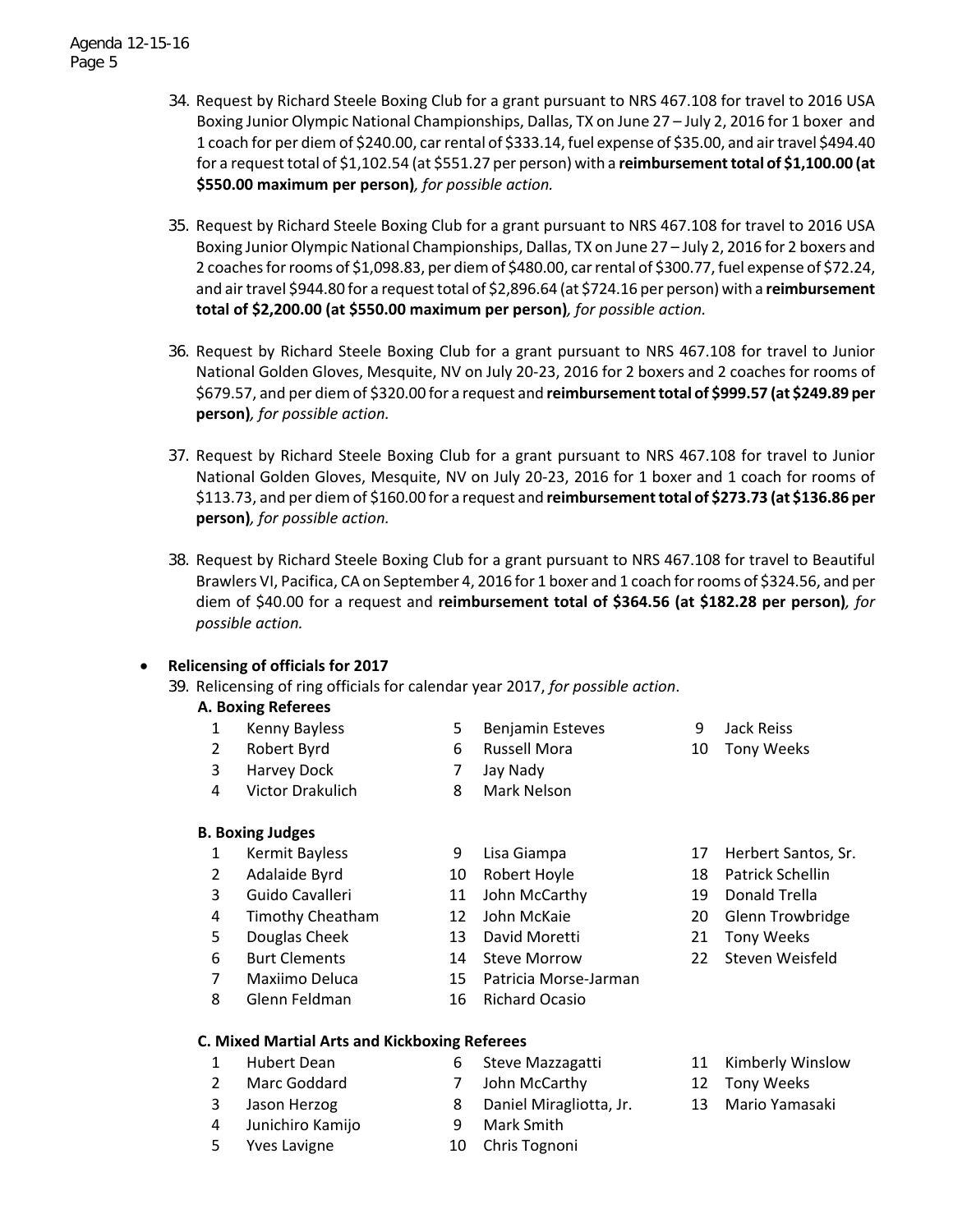#### **D. Mixed Martial Arts and Kickboxing Judges**

| $\mathbf{1}$   | John Baker                    | 8  | Junichiro Kamijo      | 15 | Mark Smith            |
|----------------|-------------------------------|----|-----------------------|----|-----------------------|
| $\overline{2}$ | Adalaide Byrd                 | 9  | Christopher Lee       | 16 | Glenn Trowbridge      |
| 3              | Derek Cleary                  | 10 | David Moretti         | 17 | Cardo Urso            |
| 4              | Sal D'Amato                   | 11 | Patricia Morse-Jarman | 18 | <b>Tony Weeks</b>     |
| 5              | Lester Griffin                | 12 | Jeffrey Mullen        | 19 | <b>Richard Winter</b> |
| 6              | Dave Hagen                    | 13 | <b>Marcos Rosales</b> |    |                       |
| 7              | Robert Hoyle                  | 14 | <b>Roy Silbert</b>    |    |                       |
|                | E. Timekeepers                |    |                       |    |                       |
| $\mathbf{1}$   | James Carpenter               | 3  | Stephen Esposito      | 5. | Ernie Jauregui        |
| $\overline{2}$ | James Cavin                   | 4  | Rose Fain             |    |                       |
|                | <b>F. Ringside Physicians</b> |    |                       |    |                       |
| 1              | Steven Brown                  | 5  | <b>Bradford Lee</b>   | 9  | Anthony Ruggeroli     |
| $\overline{2}$ | Albert Capanna                | 6  | Raimundo Leon         | 10 | David Watson          |
| 3              | Jay Coates                    | 7  | Vicki Mazzorana       | 11 | Damon Zavala          |
| 4              | Joseph Heflin                 | 8  | David Obert           |    |                       |
|                |                               |    |                       |    |                       |

#### **F. NEW BUSINESS:**

- 1. Selection of officials and setting of fees to work December 30, 2016 at T‐Mobile Arena for the UFC Women's Bantamweight Title between Amanda Nunes and Ronda Rousey, *for possible action.*
- 2. Selection of officials and setting of fees to work December 30, 2016 at T‐Mobile Arena for the UFC Bantamweight Title between Dominick Cruz and Cody Garbrandt, *for possible action.*
- 3. Hearing on Petition for Declaratory Ruling and Limited Waiver of Regulations by Promoter Zuffa, LLC, *for possible action*.
- 4. Hearing on Arbitration Request by Garden City Boxing Club, LLC and Joseph Melvin Gagliardi, and hearing on possible appointment of Arbitrator, *for possible action*.
- 5. Hearing on Extension of Temporary Suspension against boxer Jose Alday, *for possible action*.
- 6. Hearing on Extension of Temporary Suspension against boxer Kenny Cruz Carrasquillo, *for possible action*.
- 7. Hearing on Extension of Temporary Suspension against boxer Daniel Perales, *for possible action*.
- 8. Hearing on Proposed Adjudication Agreementfor mixed martial artist Nate Diaz, *for possible action*.
- 9. Hearing on Proposed Adjudication Agreement for mixed martial artist Jonathan Jones, *for possible action*.
- 10. Hearing on Proposed Adjudication Agreement for mixed martial artist Brock Lesnar, *for possible action*.

### **G. PUBLIC COMMENT.**

Comments from the public are invited at this time. The Chairman of the Commission reserves the right to limit the amount of time that will be allowed for each individual to speak. The Chairman is precluded from acting on items raised during Public Comment that are not on the agenda.